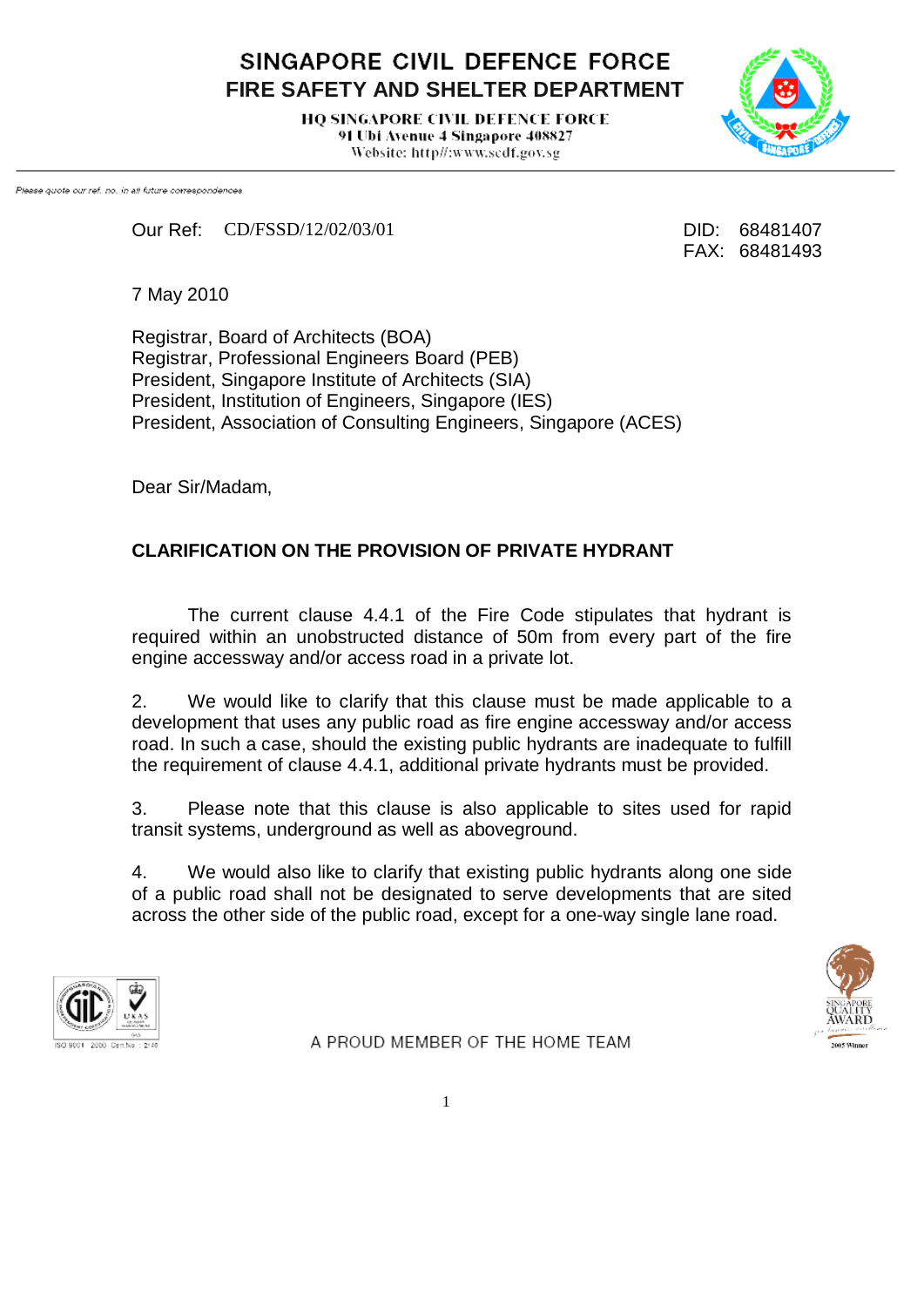5. The above issues had been brought up and discussed in the FSSD Standing Committee meeting on 25 Jan 2010 and the Fire Code Review Committee meeting on 14 Apr 2010. Arising from the above, amendments to the Fire Code have been made to reflect the changes in clause 4.4.1. The amendments are highlighted by a black vertical line in the attached Appendix A.

6. This circular shall take immediate effect. Please convey the contents of this circular to members of your Institution/Association/ Board. The circular is also available in CORENET-e-Info: [http://www.corenet.gov.sg/einfo.](http://www.corenet.gov.sg/einfo)

7. For any inquiry or clarification, please contact Mr. Randy Tan at tel. no. 68481461 or email address Randy\_Tan@scdf.gov.sg.

Yours faithfully,

(Transmitted via e-mail)

Poon Keng Soon Secretary, FSSD Standing Committee for Commissioner Singapore Civil Defence Force

cc All members of FSSD Standing Committee President, REDAS President, IFE President, SISV CEO, BCA CEO, URA CEO, HDB CEO, PSA CEO, JTC CE, LTA CE, TUV SUD PSB – (Attn: Ms Tan Chiew Wan / Mr Lau Keong Ong) CE, SPRING Singapore – (Attn: Mr Kenneth Lim) President, FSMAS Honorary Secretary, SPM